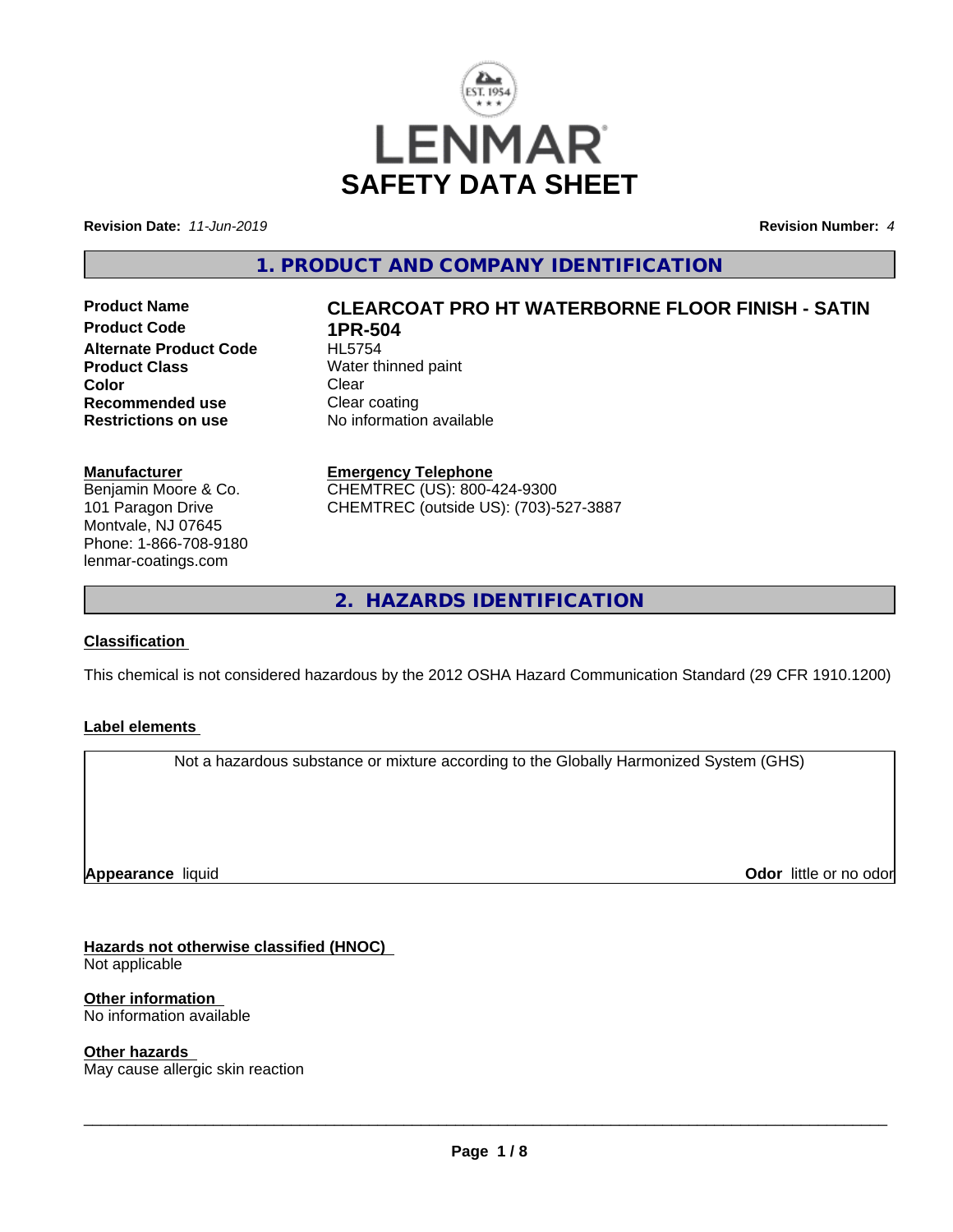# **3. COMPOSITION INFORMATION ON COMPONENTS**

\_\_\_\_\_\_\_\_\_\_\_\_\_\_\_\_\_\_\_\_\_\_\_\_\_\_\_\_\_\_\_\_\_\_\_\_\_\_\_\_\_\_\_\_\_\_\_\_\_\_\_\_\_\_\_\_\_\_\_\_\_\_\_\_\_\_\_\_\_\_\_\_\_\_\_\_\_\_\_\_\_\_\_\_\_\_\_\_\_\_\_\_\_

| ^'<br><b>Chemical name</b>                    | `S No.<br>r۸<br>האט                      | <br>.veight-°<br>- 70 |
|-----------------------------------------------|------------------------------------------|-----------------------|
| <br>dihydrazide<br>Hexanedioic acid.          | $\sim$<br>റററ<br>. - ສພ<br>- - - -<br>U/ |                       |
| I monomethvl ether<br>alvcol :<br>Dipropylene | ገ-ባ4-ዖ<br>3715 J                         |                       |

|                                                  | 4. FIRST AID MEASURES                                                                                    |
|--------------------------------------------------|----------------------------------------------------------------------------------------------------------|
| <b>General Advice</b>                            | No hazards which require special first aid measures.                                                     |
| <b>Eye Contact</b>                               | Rinse thoroughly with plenty of water for at least 15 minutes and consult a<br>physician.                |
| <b>Skin Contact</b>                              | Wash off immediately with soap and plenty of water while removing all<br>contaminated clothes and shoes. |
| <b>Inhalation</b>                                | Move to fresh air. If symptoms persist, call a physician.                                                |
| Ingestion                                        | Clean mouth with water and afterwards drink plenty of water. Consult a physician<br>if necessary.        |
| <b>Most Important</b><br><b>Symptoms/Effects</b> | May cause allergic skin reaction.                                                                        |
| <b>Notes To Physician</b>                        | Treat symptomatically.                                                                                   |

**5. FIRE-FIGHTING MEASURES**

| <b>Suitable Extinguishing Media</b>                                              | Use extinguishing measures that are appropriate to local<br>circumstances and the surrounding environment.                                   |
|----------------------------------------------------------------------------------|----------------------------------------------------------------------------------------------------------------------------------------------|
| Protective equipment and precautions for firefighters                            | As in any fire, wear self-contained breathing apparatus<br>pressure-demand, MSHA/NIOSH (approved or equivalent)<br>and full protective gear. |
| <b>Specific Hazards Arising From The Chemical</b>                                | Closed containers may rupture if exposed to fire or<br>extreme heat.                                                                         |
| Sensitivity to mechanical impact                                                 | No.                                                                                                                                          |
| Sensitivity to static discharge                                                  | No.                                                                                                                                          |
| <b>Flash Point Data</b><br>Flash point (°F)<br>Flash Point (°C)<br><b>Method</b> | Not applicable<br>Not applicable<br>Not applicable                                                                                           |
| <b>Flammability Limits In Air</b>                                                |                                                                                                                                              |
| Lower flammability limit:<br><b>Upper flammability limit:</b>                    | Not applicable<br>Not applicable                                                                                                             |
|                                                                                  |                                                                                                                                              |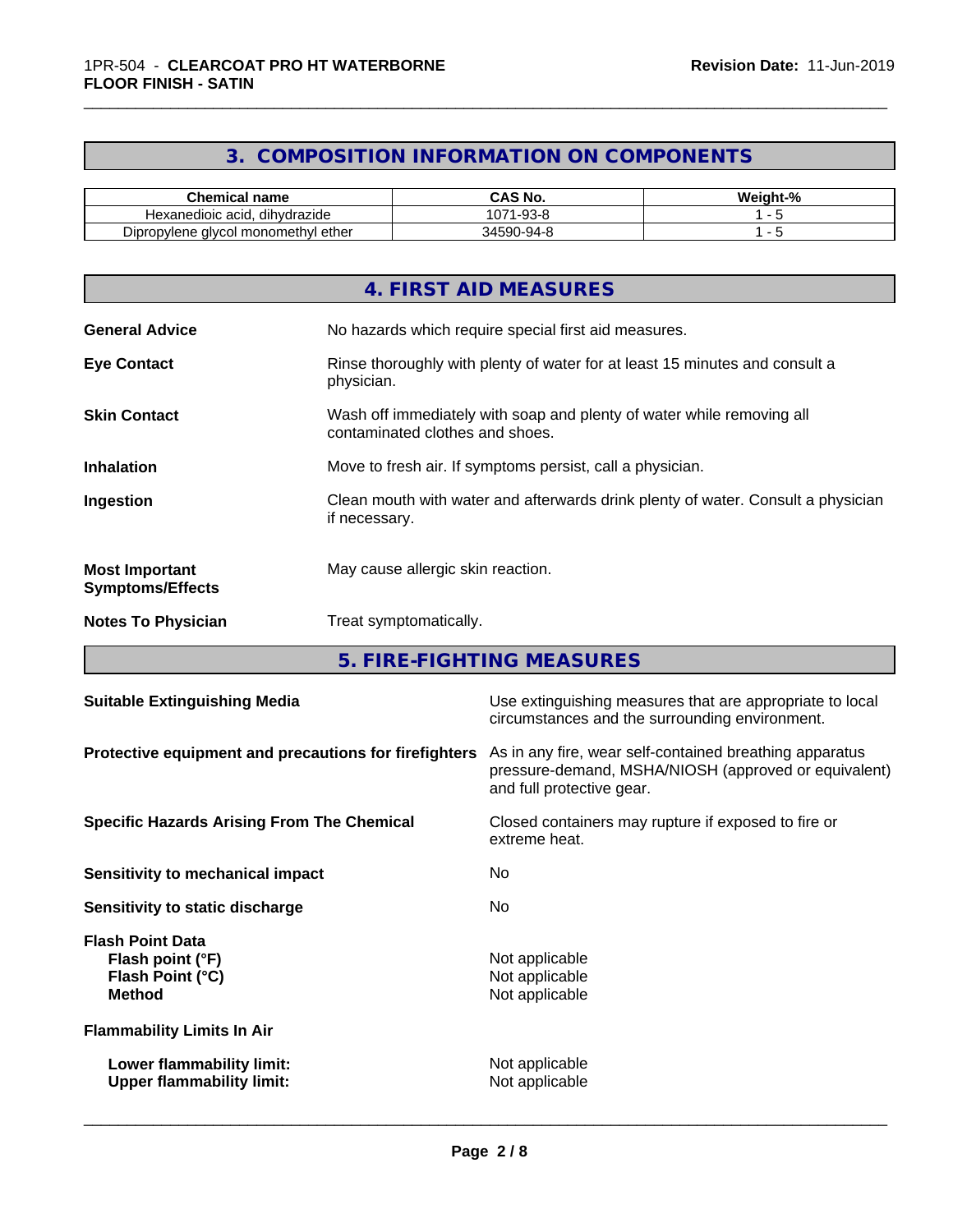| NFPA                                                        | Health: | <b>Flammability: 0</b> | <b>Instability: 0</b> | <b>Special: Not Applicable</b> |  |
|-------------------------------------------------------------|---------|------------------------|-----------------------|--------------------------------|--|
| <b>NFPA Legend</b><br>$\bigcap$ . A let if it is exploited. |         |                        |                       |                                |  |

\_\_\_\_\_\_\_\_\_\_\_\_\_\_\_\_\_\_\_\_\_\_\_\_\_\_\_\_\_\_\_\_\_\_\_\_\_\_\_\_\_\_\_\_\_\_\_\_\_\_\_\_\_\_\_\_\_\_\_\_\_\_\_\_\_\_\_\_\_\_\_\_\_\_\_\_\_\_\_\_\_\_\_\_\_\_\_\_\_\_\_\_\_

#### 0 - Not Hazardous

- 1 Slightly
- 2 Moderate
- 3 High
- 4 Severe

*The ratings assigned are only suggested ratings, the contractor/employer has ultimate responsibilities for NFPA ratings where this system is used.*

*Additional information regarding the NFPA rating system is available from the National Fire Protection Agency (NFPA) at www.nfpa.org.*

|                                  | 6. ACCIDENTAL RELEASE MEASURES                                                                                                                                                   |
|----------------------------------|----------------------------------------------------------------------------------------------------------------------------------------------------------------------------------|
| <b>Personal Precautions</b>      | Avoid contact with skin, eyes and clothing. Ensure adequate ventilation.                                                                                                         |
| <b>Other Information</b>         | Prevent further leakage or spillage if safe to do so.                                                                                                                            |
| <b>Environmental precautions</b> | See Section 12 for additional Ecological Information.                                                                                                                            |
| <b>Methods for Cleaning Up</b>   | Soak up with inert absorbent material. Sweep up and shovel into suitable<br>containers for disposal.                                                                             |
|                                  | 7. HANDLING AND STORAGE                                                                                                                                                          |
| Handling                         | Avoid contact with skin, eyes and clothing. Avoid breathing vapors, spray mists or<br>sanding dust. In case of insufficient ventilation, wear suitable respiratory<br>equipment. |
| <b>Storage</b>                   | Keep container tightly closed. Keep out of the reach of children.                                                                                                                |
| <b>Incompatible Materials</b>    | No information available                                                                                                                                                         |

# **8. EXPOSURE CONTROLS/PERSONAL PROTECTION**

#### **Exposure Limits**

| <b>Chemical name</b>                | <b>ACGIH TLV</b> | <b>OSHA PEL</b>                   |
|-------------------------------------|------------------|-----------------------------------|
| Dipropylene glycol monomethyl ether | 100 ppm - TWA    | 100 ppm - TWA                     |
|                                     | 150 ppm - STEL   | $600 \text{ mg/m}^3$ - TWA        |
|                                     | Skin             | prevent or reduce skin absorption |

#### **Legend**

ACGIH - American Conference of Governmental Industrial Hygienists Exposure Limits OSHA - Occupational Safety & Health Administration Exposure Limits N/E - Not Established

**Engineering Measures** Ensure adequate ventilation, especially in confined areas.

 $\overline{\phantom{a}}$  ,  $\overline{\phantom{a}}$  ,  $\overline{\phantom{a}}$  ,  $\overline{\phantom{a}}$  ,  $\overline{\phantom{a}}$  ,  $\overline{\phantom{a}}$  ,  $\overline{\phantom{a}}$  ,  $\overline{\phantom{a}}$  ,  $\overline{\phantom{a}}$  ,  $\overline{\phantom{a}}$  ,  $\overline{\phantom{a}}$  ,  $\overline{\phantom{a}}$  ,  $\overline{\phantom{a}}$  ,  $\overline{\phantom{a}}$  ,  $\overline{\phantom{a}}$  ,  $\overline{\phantom{a}}$ 

### **Personal Protective Equipment**

**Eye/Face Protection** Safety glasses with side-shields.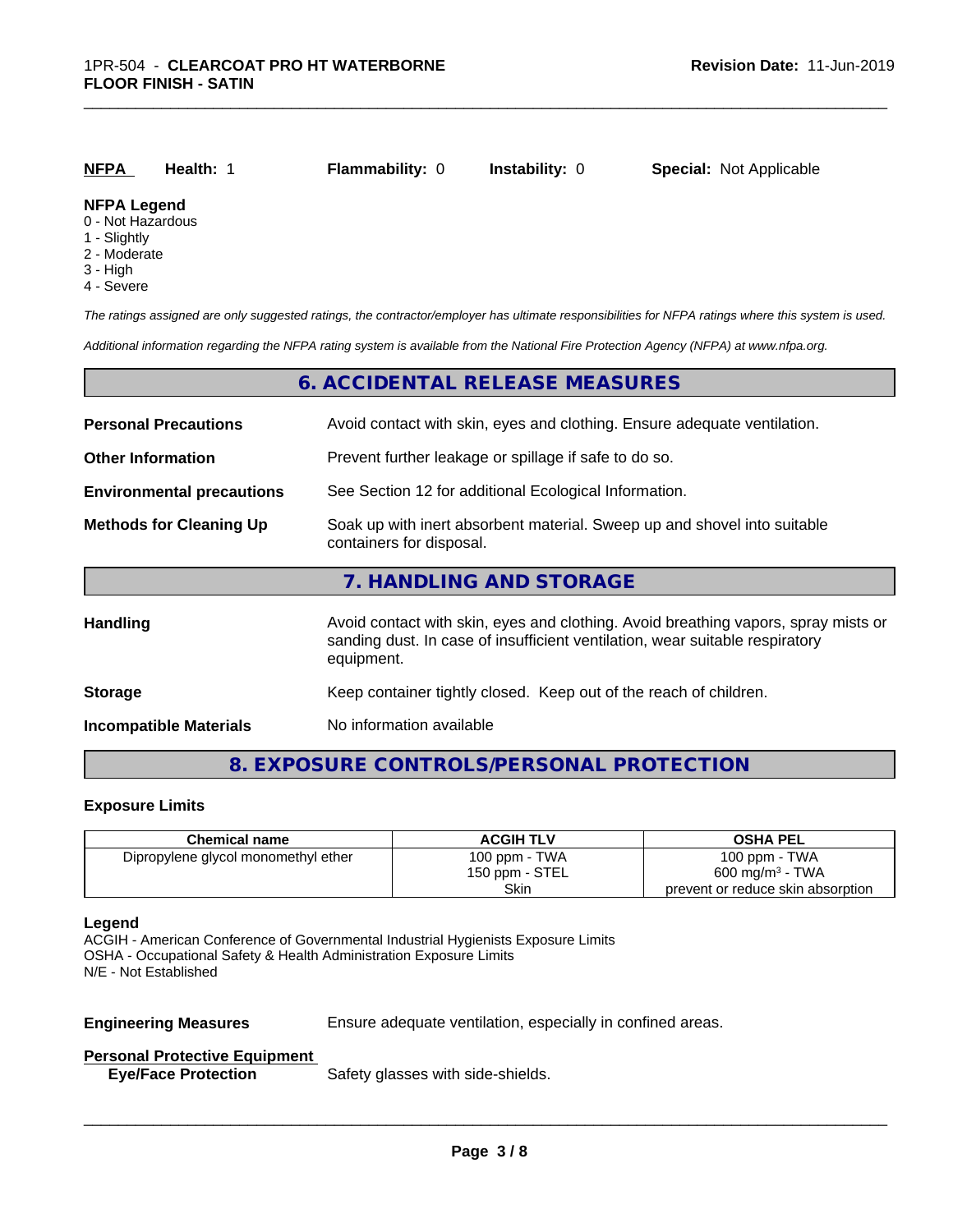| <b>Skin Protection</b>        | Protective gloves and impervious clothing.                                                                                          |
|-------------------------------|-------------------------------------------------------------------------------------------------------------------------------------|
| <b>Respiratory Protection</b> | In case of insufficient ventilation wear suitable respiratory equipment.                                                            |
| <b>Hygiene Measures</b>       | Avoid contact with skin, eyes and clothing. Remove and wash contaminated<br>clothing before re-use. Wash thoroughly after handling. |

# **9. PHYSICAL AND CHEMICAL PROPERTIES**

**Appearance** liquid **Odor** little or no odor **Odor Threshold** No information available **Density (lbs/gal)** 8.7 - 8.8 **Specific Gravity** 1.04 - 1.06 **pH pH**  $\blacksquare$ **Viscosity (cps)** No information available<br> **Solubility (ies)** No information available<br>
No information available **Water solubility** No information available **Evaporation Rate No information available No information available Vapor pressure** No information available **No information available Vapor density** No information available **Wt. % Solids** 30 - 40<br> **Vol. % Solids** 25 - 35 **Vol. % Solids Wt.** % Volatiles 60 - 70 **Vol. % Volatiles** 65 - 75 **VOC Regulatory Limit (g/L)** < 275 **Boiling Point (°F)** 212 **Boiling Point**  $(°C)$  100 **Freezing point (°F)** 32 **Freezing Point (°C)** 0 **Flash point (°F)** Not applicable **Flash Point (°C)** Not applicable **Method** Not applicable<br> **Flammability (solid, gas)** Not applicable Not applicable **Flammability** (solid, gas) **Upper flammability limit:**<br> **Lower flammability limit:** Not applicable Not applicable **Lower flammability limit:**<br> **Autoignition Temperature (°F)** Not applicable havailable **Autoignition Temperature (°F) Autoignition Temperature (°C)** No information available **Decomposition Temperature (°F)** No information available **Decomposition Temperature (°C)**<br> **Partition coefficient**<br> **Partition coefficient**<br> **No** information available

**Solubility(ies)** No information available **No information available** 

\_\_\_\_\_\_\_\_\_\_\_\_\_\_\_\_\_\_\_\_\_\_\_\_\_\_\_\_\_\_\_\_\_\_\_\_\_\_\_\_\_\_\_\_\_\_\_\_\_\_\_\_\_\_\_\_\_\_\_\_\_\_\_\_\_\_\_\_\_\_\_\_\_\_\_\_\_\_\_\_\_\_\_\_\_\_\_\_\_\_\_\_\_

# **10. STABILITY AND REACTIVITY**

| <b>Reactivity</b>                       | Not Applicable                           |
|-----------------------------------------|------------------------------------------|
| <b>Chemical Stability</b>               | Stable under normal conditions.          |
| <b>Conditions to avoid</b>              | Prevent from freezing.                   |
| <b>Incompatible Materials</b>           | No materials to be especially mentioned. |
| <b>Hazardous Decomposition Products</b> | None under normal use.                   |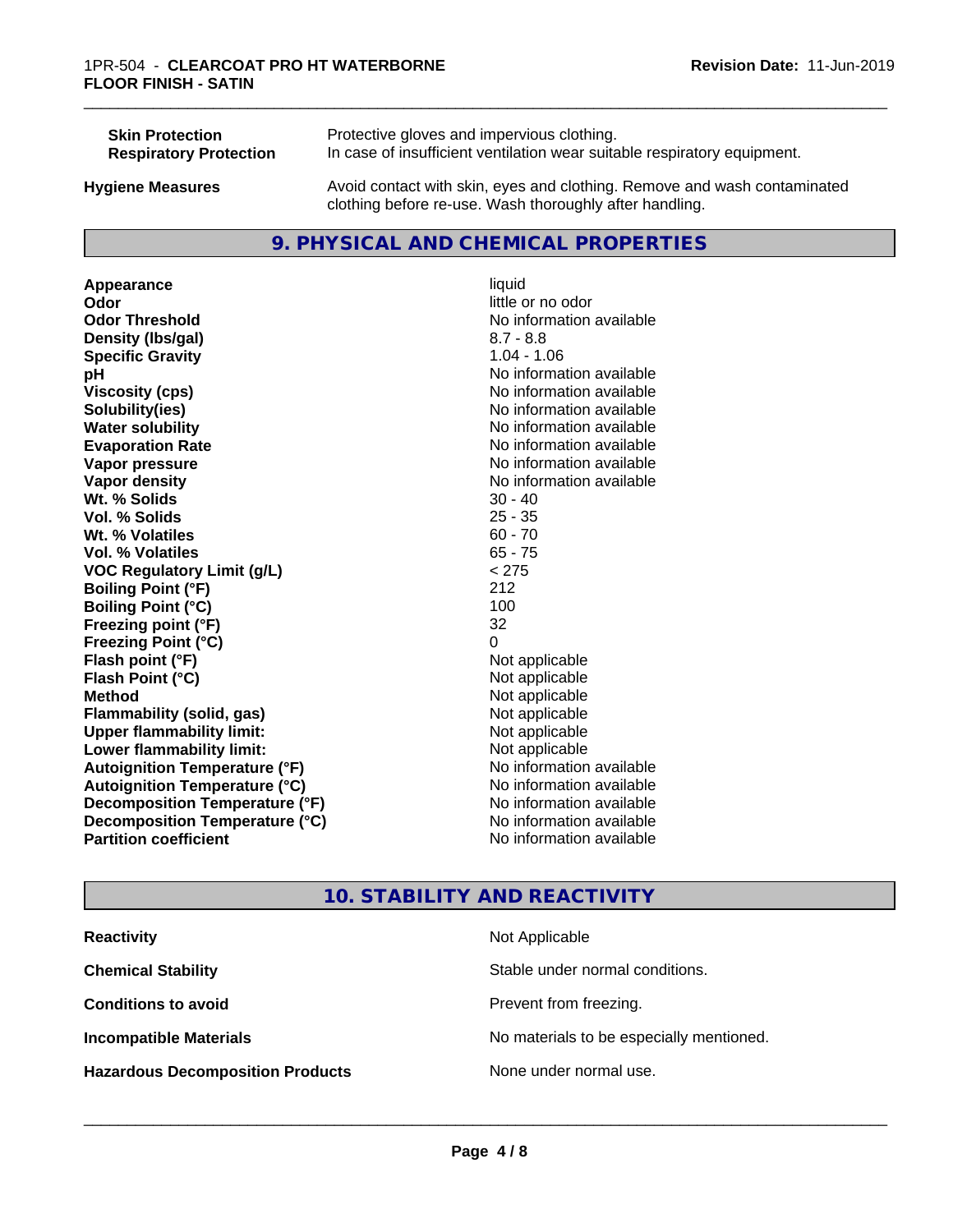| <b>Possibility of hazardous reactions</b>                                                                                                                                                                                                                                                                                                                                      | None under normal conditions of use.                                                                                                                                                                                                                                                                                                                                                                                                                                                                                                                                                        |
|--------------------------------------------------------------------------------------------------------------------------------------------------------------------------------------------------------------------------------------------------------------------------------------------------------------------------------------------------------------------------------|---------------------------------------------------------------------------------------------------------------------------------------------------------------------------------------------------------------------------------------------------------------------------------------------------------------------------------------------------------------------------------------------------------------------------------------------------------------------------------------------------------------------------------------------------------------------------------------------|
|                                                                                                                                                                                                                                                                                                                                                                                | 11. TOXICOLOGICAL INFORMATION                                                                                                                                                                                                                                                                                                                                                                                                                                                                                                                                                               |
| <b>Product Information</b>                                                                                                                                                                                                                                                                                                                                                     |                                                                                                                                                                                                                                                                                                                                                                                                                                                                                                                                                                                             |
| Information on likely routes of exposure                                                                                                                                                                                                                                                                                                                                       |                                                                                                                                                                                                                                                                                                                                                                                                                                                                                                                                                                                             |
| <b>Principal Routes of Exposure</b>                                                                                                                                                                                                                                                                                                                                            | Eye contact, skin contact and inhalation.                                                                                                                                                                                                                                                                                                                                                                                                                                                                                                                                                   |
| <b>Acute Toxicity</b>                                                                                                                                                                                                                                                                                                                                                          |                                                                                                                                                                                                                                                                                                                                                                                                                                                                                                                                                                                             |
| <b>Product Information</b>                                                                                                                                                                                                                                                                                                                                                     | No information available                                                                                                                                                                                                                                                                                                                                                                                                                                                                                                                                                                    |
|                                                                                                                                                                                                                                                                                                                                                                                | Symptoms related to the physical, chemical and toxicological characteristics                                                                                                                                                                                                                                                                                                                                                                                                                                                                                                                |
| <b>Symptoms</b>                                                                                                                                                                                                                                                                                                                                                                | No information available                                                                                                                                                                                                                                                                                                                                                                                                                                                                                                                                                                    |
|                                                                                                                                                                                                                                                                                                                                                                                | Delayed and immediate effects as well as chronic effects from short and long-term exposure                                                                                                                                                                                                                                                                                                                                                                                                                                                                                                  |
| Eye contact<br><b>Skin contact</b><br><b>Inhalation</b><br>Ingestion<br><b>Sensitization</b><br><b>Neurological Effects</b><br><b>Mutagenic Effects</b><br><b>Reproductive Effects</b><br><b>Developmental Effects</b><br><b>Target organ effects</b><br><b>STOT - single exposure</b><br><b>STOT - repeated exposure</b><br>Other adverse effects<br><b>Aspiration Hazard</b> | May cause slight irritation.<br>Substance may cause slight skin irritation. Prolonged or repeated contact may dry<br>skin and cause irritation.<br>May cause irritation of respiratory tract.<br>Ingestion may cause gastrointestinal irritation, nausea, vomiting and diarrhea.<br>May cause an allergic skin reaction<br>No information available.<br>No information available.<br>No information available.<br>No information available.<br>No information available.<br>No information available.<br>No information available.<br>No information available.<br>No information available |
| <b>Numerical measures of toxicity</b>                                                                                                                                                                                                                                                                                                                                          |                                                                                                                                                                                                                                                                                                                                                                                                                                                                                                                                                                                             |
|                                                                                                                                                                                                                                                                                                                                                                                | The following values are calculated based on chapter 3.1 of the GHS document                                                                                                                                                                                                                                                                                                                                                                                                                                                                                                                |
| <b>ATEmix (oral)</b>                                                                                                                                                                                                                                                                                                                                                           | 96862 mg/kg                                                                                                                                                                                                                                                                                                                                                                                                                                                                                                                                                                                 |

\_\_\_\_\_\_\_\_\_\_\_\_\_\_\_\_\_\_\_\_\_\_\_\_\_\_\_\_\_\_\_\_\_\_\_\_\_\_\_\_\_\_\_\_\_\_\_\_\_\_\_\_\_\_\_\_\_\_\_\_\_\_\_\_\_\_\_\_\_\_\_\_\_\_\_\_\_\_\_\_\_\_\_\_\_\_\_\_\_\_\_\_\_

**Component Information**

| Chemical name                                        | Oral LD50               | Dermal LD50             | Inhalation LC50 |
|------------------------------------------------------|-------------------------|-------------------------|-----------------|
| Dipropylene glycol monomethyl<br>ether<br>34590-94-8 | $= 5400 \mu L/kg$ (Rat) | $= 9500$ mg/kg (Rabbit) |                 |

# **Carcinogenicity**

*There are no known carcinogenic chemicals in this product above reportable levels.*

**ATEmix (dermal)** 487630 mg/kg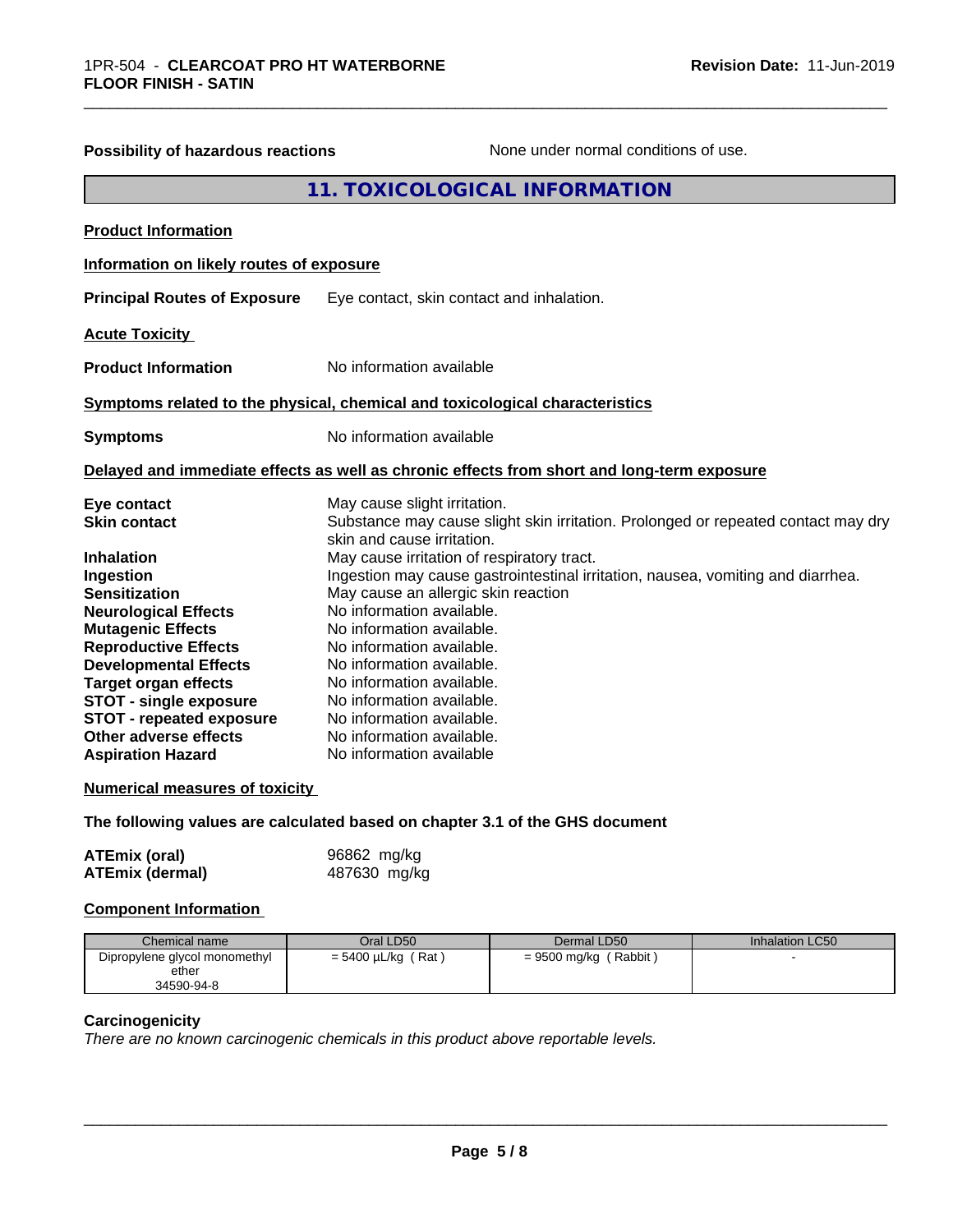# **12. ECOLOGICAL INFORMATION**

\_\_\_\_\_\_\_\_\_\_\_\_\_\_\_\_\_\_\_\_\_\_\_\_\_\_\_\_\_\_\_\_\_\_\_\_\_\_\_\_\_\_\_\_\_\_\_\_\_\_\_\_\_\_\_\_\_\_\_\_\_\_\_\_\_\_\_\_\_\_\_\_\_\_\_\_\_\_\_\_\_\_\_\_\_\_\_\_\_\_\_\_\_

# **Ecotoxicity Effects**

The environmental impact of this product has not been fully investigated.

### **Product Information**

**Acute Toxicity to Fish** No information available

# **Acute Toxicity to Aquatic Invertebrates**

No information available

**Acute Toxicity to Aquatic Plants**

No information available

#### **Persistence / Degradability**

No information available.

#### **Bioaccumulation**

There is no data for this product.

#### **Mobility in Environmental Media**

No information available.

#### **Ozone**

No information available

#### **Component Information**

#### **Acute Toxicity to Fish**

No information available

#### **Acute Toxicity to Aquatic Invertebrates**

No information available

#### **Acute Toxicity to Aquatic Plants**

No information available

|                              | 13. DISPOSAL CONSIDERATIONS                                                                                                                                                                                               |
|------------------------------|---------------------------------------------------------------------------------------------------------------------------------------------------------------------------------------------------------------------------|
| <b>Waste Disposal Method</b> | Dispose of in accordance with federal, state, and local regulations. Local<br>requirements may vary, consult your sanitation department or state-designated<br>environmental protection agency for more disposal options. |
|                              | 14. TRANSPORT INFORMATION                                                                                                                                                                                                 |
| <b>DOT</b>                   | Not regulated                                                                                                                                                                                                             |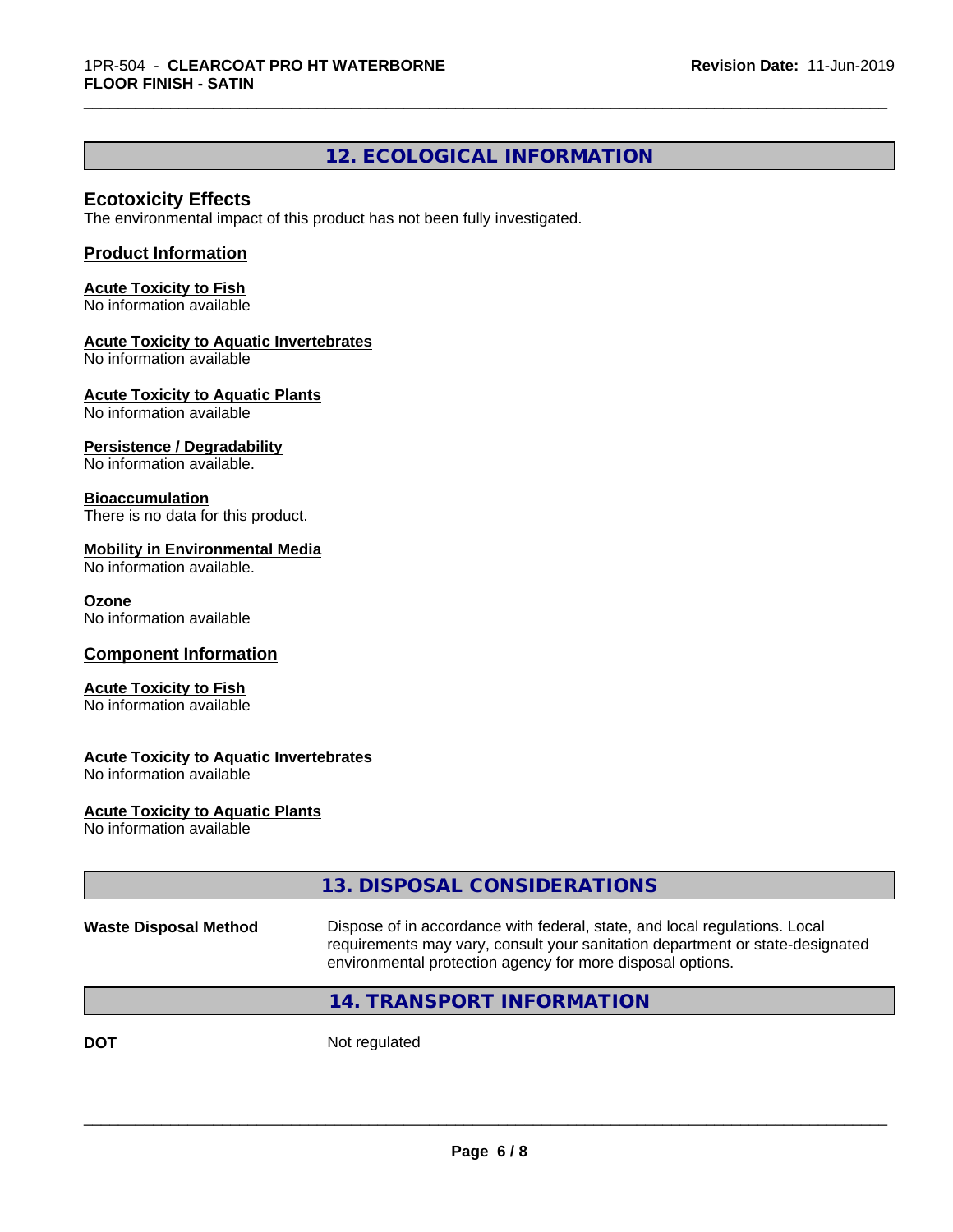| <b>ICAO / IATA</b> | Not regulated |  |
|--------------------|---------------|--|
|--------------------|---------------|--|

# **IMDG / IMO** Not regulated

**15. REGULATORY INFORMATION**

# **International Inventories**

| <b>TSCA: United States</b> | Yes - All components are listed or exempt. |
|----------------------------|--------------------------------------------|
| <b>DSL: Canada</b>         | No - Not all of the components are listed. |

# **Federal Regulations**

#### **SARA 311/312 hazardous categorization**

| Acute health hazard               | Nο |  |
|-----------------------------------|----|--|
| Chronic Health Hazard             | Nο |  |
| Fire hazard                       | Nο |  |
| Sudden release of pressure hazard | Nο |  |
| Reactive Hazard                   | Nο |  |

#### **SARA 313**

Section 313 of Title III of the Superfund Amendments and Reauthorization Act of 1986 (SARA). This product contains a chemical or chemicals which are subject to the reporting requirements of the Act and Title 40 of the Code of Federal Regulations, Part 372:

| Chemical name                       | CAS No.    | Weight-% | <b>CERCLA/SARA 313</b><br>(de minimis concentration) |
|-------------------------------------|------------|----------|------------------------------------------------------|
| Dipropylene glycol monomethyl ether | 34590-94-8 |          |                                                      |

#### **Clean Air Act,Section 112 Hazardous Air Pollutants (HAPs) (see 40 CFR 61)**

This product contains the following HAPs:

| Chemical name                       | CAS No.    | Weight-% | <b>Hazardous Air Pollutant</b> |
|-------------------------------------|------------|----------|--------------------------------|
|                                     |            |          | (HAP)                          |
| Dipropylene glycol monomethyl ether | 34590-94-8 |          | Listed                         |

# **US State Regulations**

#### **California Proposition 65**

**A WARNING:** Cancer and Reproductive Harm– www.P65warnings.ca.gov

#### **State Right-to-Know**

| Che.<br>$    -$<br>----<br>name<br>-1111<br>.                 | .<br>ма<br>. | Jersev<br><b>New</b> | $-1 - 1$<br>--<br>nı |
|---------------------------------------------------------------|--------------|----------------------|----------------------|
| $\sim$<br>ether<br>l monomethvl<br>⊃lpr<br>, alvcc<br>opviene |              |                      |                      |

#### **Legend**